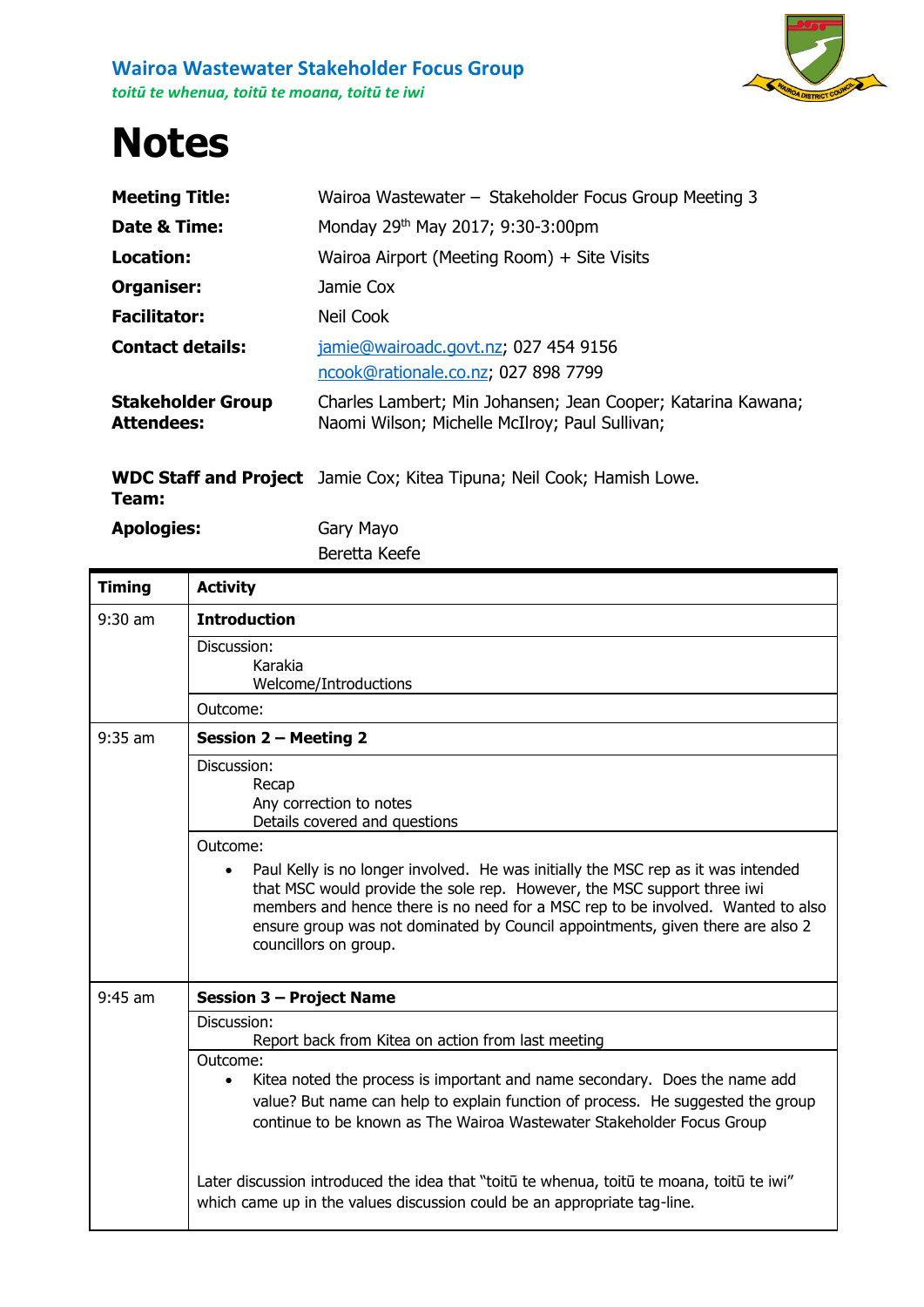## **Wairoa Wastewater Stakeholder Focus Group**

*toitū te whenua, toitū te moana, toitū te iwi*



| <b>Timing</b> | <b>Activity</b>                                                                                                                                                                                                                                                                                                                                                                                                                                                                                                                                                                             |
|---------------|---------------------------------------------------------------------------------------------------------------------------------------------------------------------------------------------------------------------------------------------------------------------------------------------------------------------------------------------------------------------------------------------------------------------------------------------------------------------------------------------------------------------------------------------------------------------------------------------|
| $10:00$ am    | <b>Morning Tea (working morning tea)</b>                                                                                                                                                                                                                                                                                                                                                                                                                                                                                                                                                    |
| $10:10$ am    | Session 4 - Technical Reporting                                                                                                                                                                                                                                                                                                                                                                                                                                                                                                                                                             |
|               | Discussion:<br>Structure and reasoning behind background reports<br>Summary of key reports<br>Outcome:                                                                                                                                                                                                                                                                                                                                                                                                                                                                                      |
|               | HL went over reason for technical reports and the structure of how they related to<br>each other. Gave examples and provided a brief summary of several. Provided<br>copies of summaries for some reports.<br>Reporting included summary of last meetings values and criteria exercise. This<br>highlighted cultural and financial considerations ranked highest.                                                                                                                                                                                                                           |
| 10.30 am      | <b>Session 5 - Options</b>                                                                                                                                                                                                                                                                                                                                                                                                                                                                                                                                                                  |
|               | Discussion:<br>Selection process<br>Selection criteria<br>Avoiding pre-determination<br>Bottom lines - cost, cultural, water quality<br>Options for reticulation<br>Options for treatment<br>Options for discharge<br>Combined options<br>How do we get to BPO<br>What information is needed<br>Need for councillor approval of process                                                                                                                                                                                                                                                     |
|               | Outcome:                                                                                                                                                                                                                                                                                                                                                                                                                                                                                                                                                                                    |
|               | HL went through options, including selection criteria process. Gave examples and<br>ideas for choosing one option over another.                                                                                                                                                                                                                                                                                                                                                                                                                                                             |
|               | Discussed possible selection criteria. Looked at and applied possible criteria to<br>general options that spanned range of options from 100 % water to 100 % land<br>discharge.<br>Discussed affordability. Potential rate increases acceptable were in the range of                                                                                                                                                                                                                                                                                                                        |
|               | \$10 - \$800 per annum.<br>Discussed continuum of land vs water. Presented merits and implications of land<br>and water options when considered against cultural, environmental, financial and<br>recreational values. HL presented options as they relate to the discharge.<br>Charlie identified the need to consider other factors such as the level of treatment.<br>Focus of Stakeholder Focus Group will be on options and solutions for discharge,<br>and WDC staff will deal with reticulation and treatment options, but report back to<br>group and progress as needed/available. |
| 12.00pm       | Session 6 - Community engagement                                                                                                                                                                                                                                                                                                                                                                                                                                                                                                                                                            |
|               | Discussion:<br>Who do we engage with?<br>How do we engage (community meeting, group meeting, newspaper, facebook)?<br>What information is shared?<br>Who should be involved?                                                                                                                                                                                                                                                                                                                                                                                                                |
|               | Outcome:                                                                                                                                                                                                                                                                                                                                                                                                                                                                                                                                                                                    |